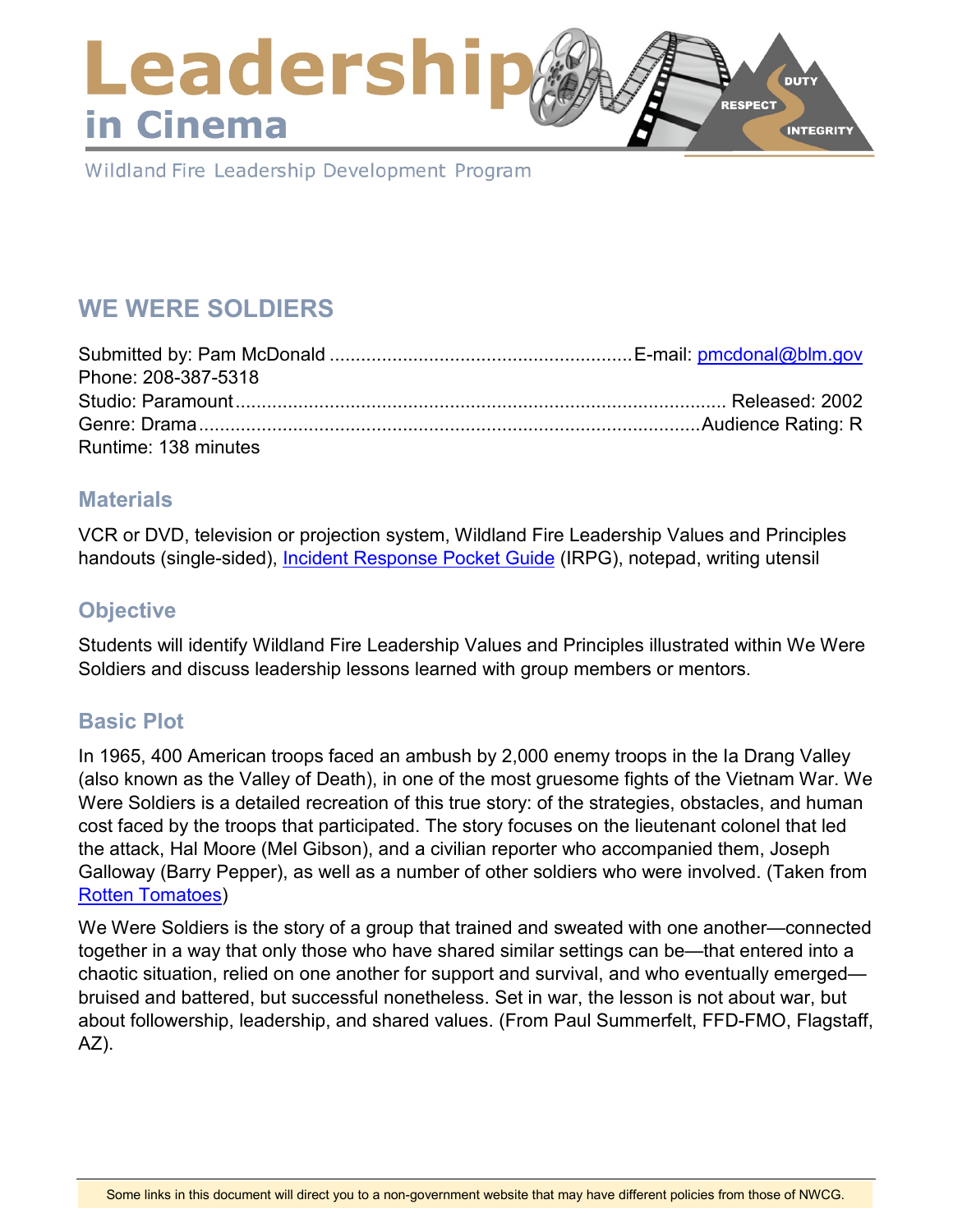# **Cast of Main Characters**

# **Facilitation Options**

We Were Soldiers illustrates an abundance of leadership values and principles. Students should have few problems identifying those that correspond to the Wildland Fire Leadership Values and Principles. The objective is not to identify every leadership principle but to promote thought and discussion. Students should be less concerned with how many principles they view within the film and more concerned with how the principles they do recognize can be used to develop themselves as a leader.

Obtain copies of the Crew Cohesion Assessment Tool, developed by Mission-Centered Solutions, from Toolbox on the [Wildland Fire Leadership Development website](https://www.fireleadership.gov/) for use with Guided Discussion, #9. If you have not used this tool, this might be an excellent opportunity to do so.

Reference tools are available on the official movie and Lt. General Moore's and Galloway's Web sites (see links below). References include maps, battle overviews, actual After Action Review, and other historical items.

We Were Soldiers Once ...And Young: IA Drang—the Battle That Changed the War in Vietnam (Moore and Galloway) is a selection in the Professional Reading Program in the Toolbox on the [Wildland Fire Leadership Development website.](https://www.fireleadership.gov/)

The film can be viewed in its entirety or by clip selection, depending on facilitator intent and time schedules. Another method is to have the employee(s) view the film on his/her own and then hold the discussion session.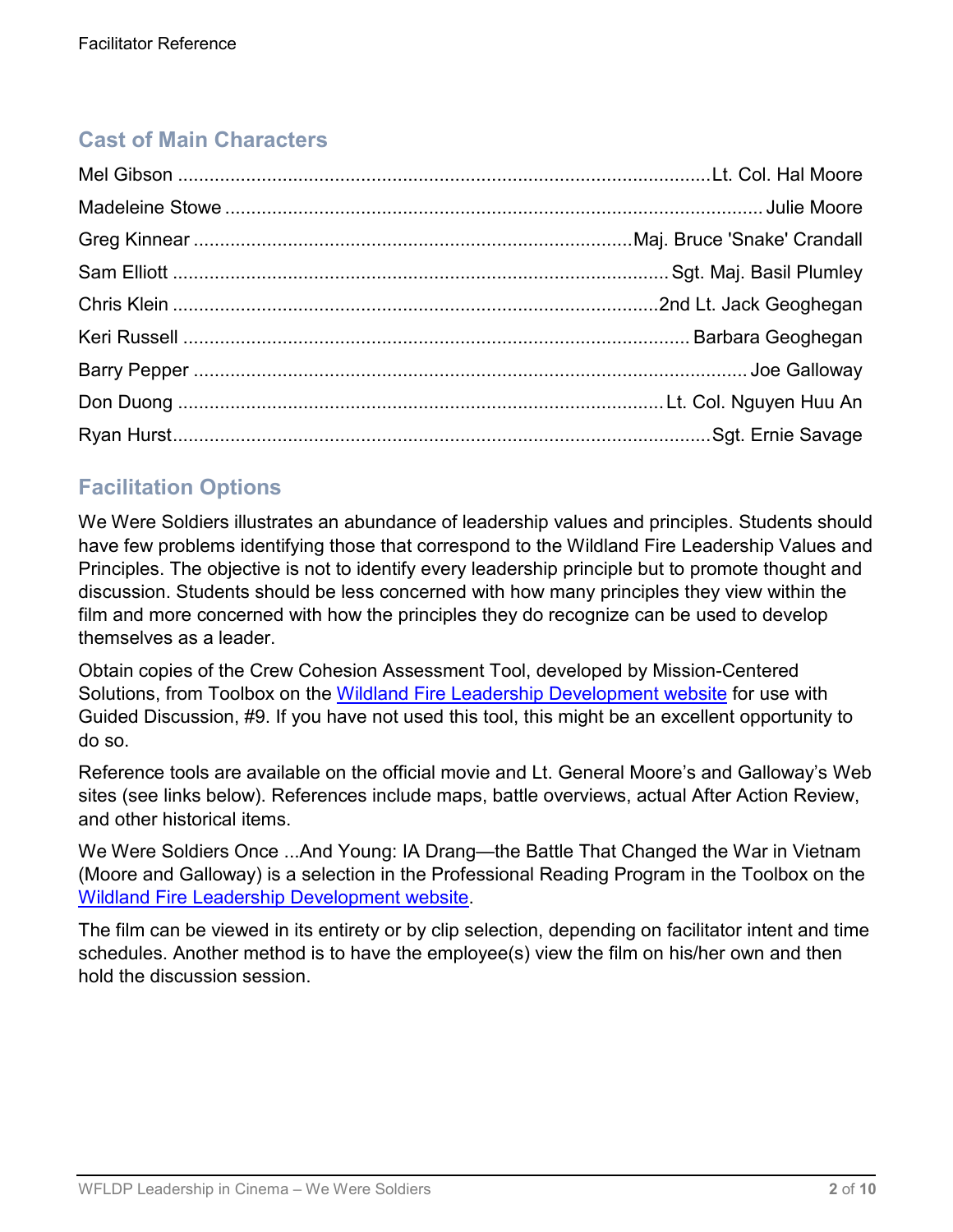# **Full-film Facilitation Suggestion:**

When opting for the full-film method, the facilitator should determine a good breaking point near the middle of the film.

- 1. Review the Wildland Fire Leadership Values and Principles with students.
- 2. Advise students to document instances within the film that illustrate/violate the Wildland Fire Leadership Values and Principles on the handout provided.
- 3. Break students into small discussion groups.
- 4. Show students We Were Soldiers.
- 5. Break. (Suggestion: After the "celebration" prior to deployment)
- 6. Begin the guided discussion.
- 7. Provide a short synopsis with some "ticklers" to pay attention before beginning the rest of the film.
- 8. Resume the film.
- 9. Have students discuss their findings and how they will apply leadership lessons learned to their role in wildland fire suppression. Facilitate discussion in groups that have difficulty.
- 10.Wrap up the session and encourage students to apply leadership lessons learned in their personal and work lives.

# **Clip Facilitation Suggestion**

- 1. Review the wildland fire leadership value or principle targeted for discussion. (May be given or ask students to identify the value or principle being illustrated after viewing the clip.)
- 2. Show the clip.
- 3. Facilitate discussion regarding the selected clip and corresponding value and/or principle.
- 4. Break students into small discussion groups.
- 5. Have students discuss their findings and how they will apply leadership lessons learned to their role in wildland fire suppression. Facilitate discussion in groups that may have difficulty.
- 6. Wrap up the session and encourage students to apply leadership lessons learned in their personal and work lives.

### **Mentor Suggestion**

Use either method presented above. The mentor should be available to the student to discuss lessons learned from the film as well as incorporating them to the student's leadership selfdevelopment plan.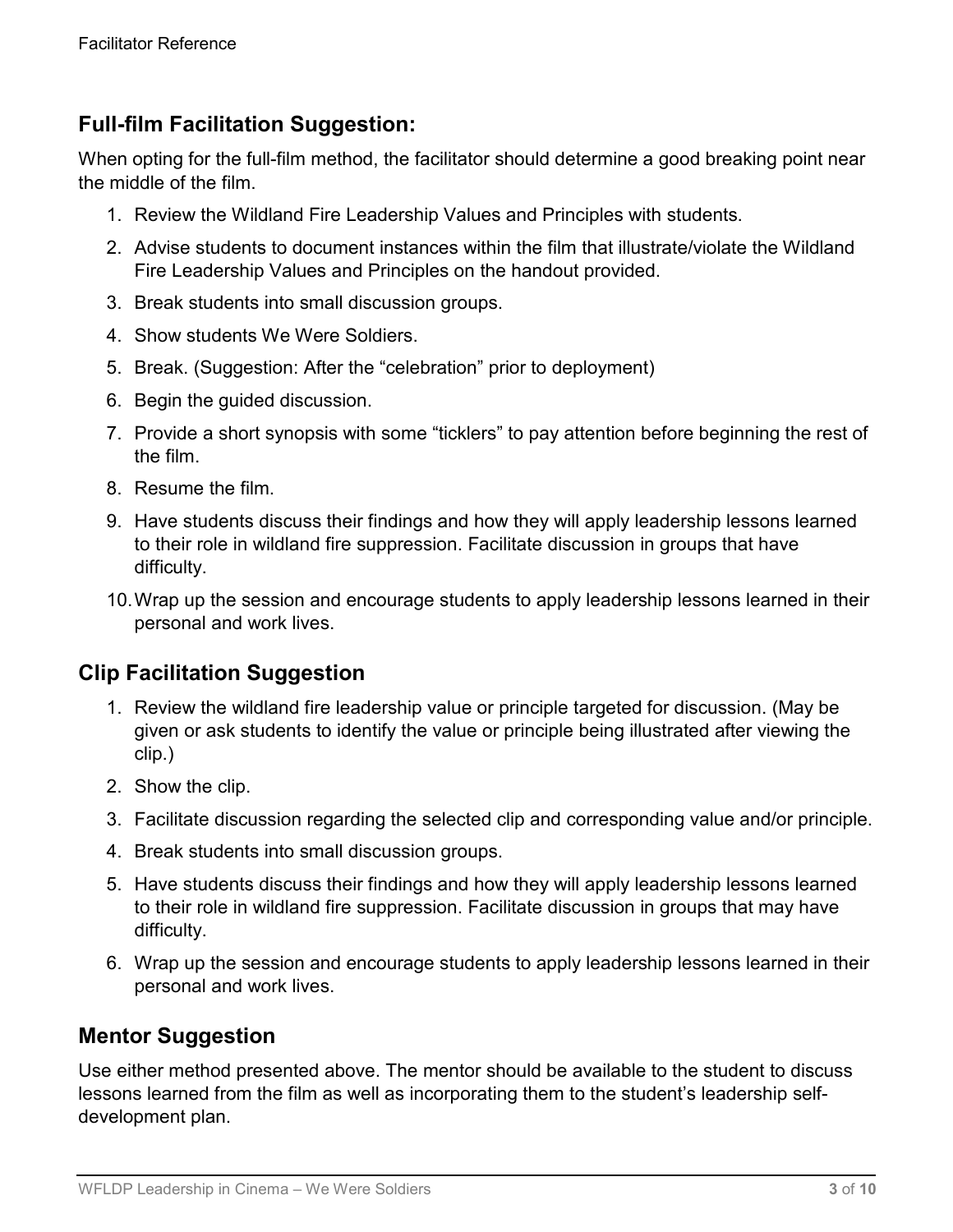Encouraging individuals to keep a leadership journal is an excellent way to document leadership values and principles that are practiced.

Suggest other wildland fire leadership toolbox items that will contribute to the overall leadership development of the student.

### **References**

- [We Were Soldiers Once ...and Young official website](http://www.lzxray.com/)
- Kouzes, James and Posner, Barry. [The Leadership Challenge.](http://www.leadershipchallenge.com/home.aspx)
- Moore, Lt. General Harold G. and Galloway, Joseph L. I. Random House Publishing Group. October 1992.

Hyperlinks have been included to facilitate the use of the [Wildland Fire Leadership Development](https://www.fireleadership.gov/)  [Program website.](https://www.fireleadership.gov/) Encourage students of leadership to visit the [website.](https://www.fireleadership.gov/)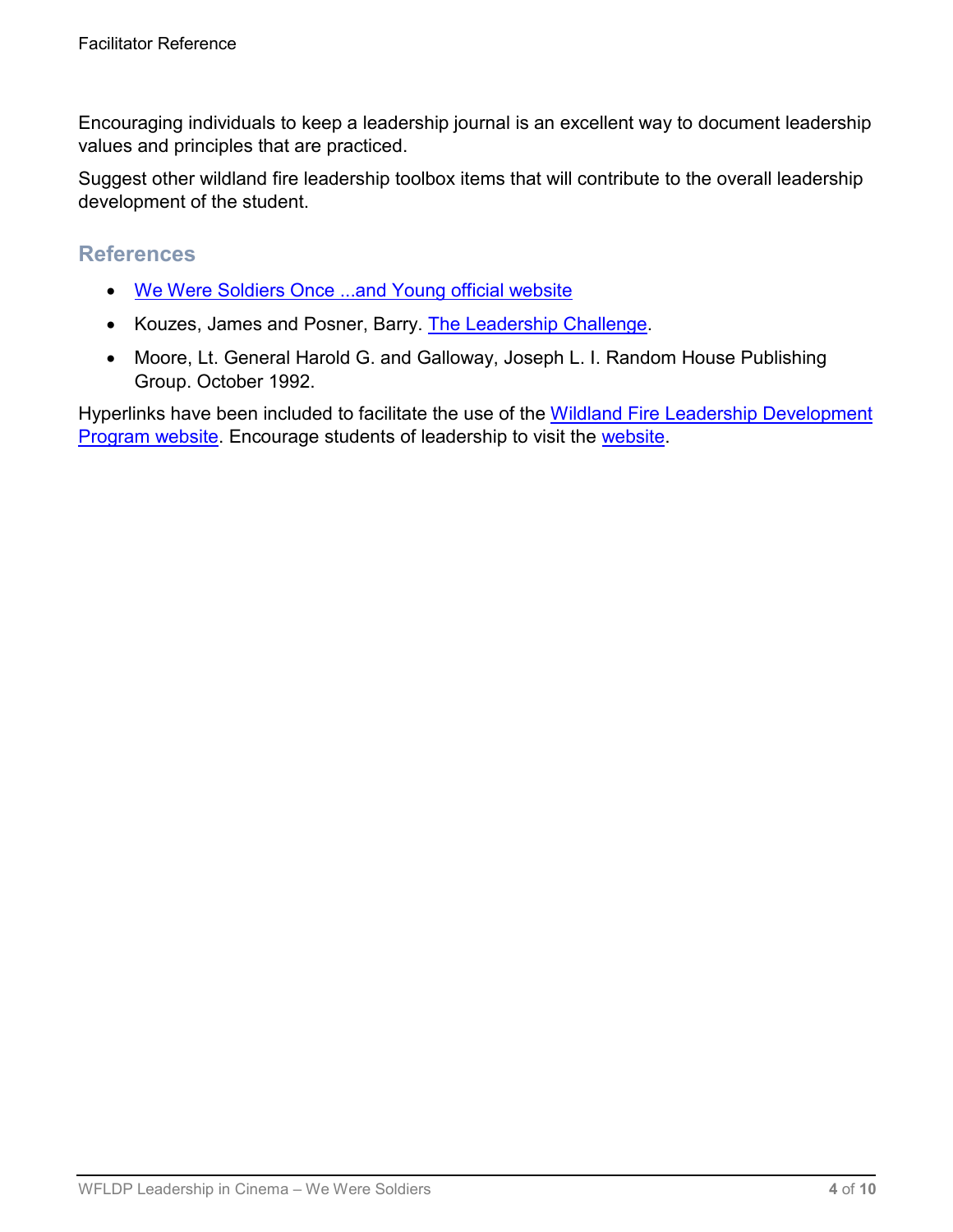The following clips illustrate the Wildland Leadership Values and Principles. These are only guidelines and may be interpreted differently by other views; they are presented as a guide for facilitation.

# **Duty**

- During training, a soldier intercepts radio transmissions. Lt. Col. Moore identifies the soldier as his radio operator. (Consider individual skill levels and development needs when assigning tasks.)
- Lt. Col. Nguyen Huu An has many options to play off the American battle plan. (Develop a plan to accomplish given objectives.)
- Lt. Col. Moore tries to train the regiment for conditions they have never seen prior to the conflict. (Develop your subordinates for the future. Clearly state expectations.)
- Lt. Col. Moore and Sgt. Maj. Plumley get the sense of an ambush. (Maintain situation awareness in order to anticipate needed actions.)
- Mrs. Moore notifies of fatalities instead of receiving a telegram from cab drivers. (Take charge when in charge.)

### **Respect**

- The soldiers are placed into a situation that they have never been in before with an enemy that has 20 years of experience. (Consider team experience, fatigue and physical limitations when accepting assignments.)
- 2nd Lt. Geoghegan recognizes his soldiers need to take care of their feet. (Take care of your subordinate's needs. Observe human behavior as well as fire behavior.)
- Mrs. Moore leads the soldiers' wives during a gathering to pool local resource knowledge. (Take care of your subordinate's needs.)
- Headquarters wants Lt. Col. Moore to return to Saigon for a debriefing during the middle of the conflict. Lt. Col. Moore ignores the command. (Conduct frequent debriefings with the team to identify lessons learned. Make yourself available to answer questions at appropriate times.)
- Reporter Joe Galloway is given a gun to protect himself during the conflict. (Take care of our subordinate's needs.)

### **Integrity**

- Lt. Col. Moore selects Maj. Crandall as a team member. (Credit subordinates for good performance.)
- Lt. Col. Moore studies military history. (Know yourself and seek improvement.)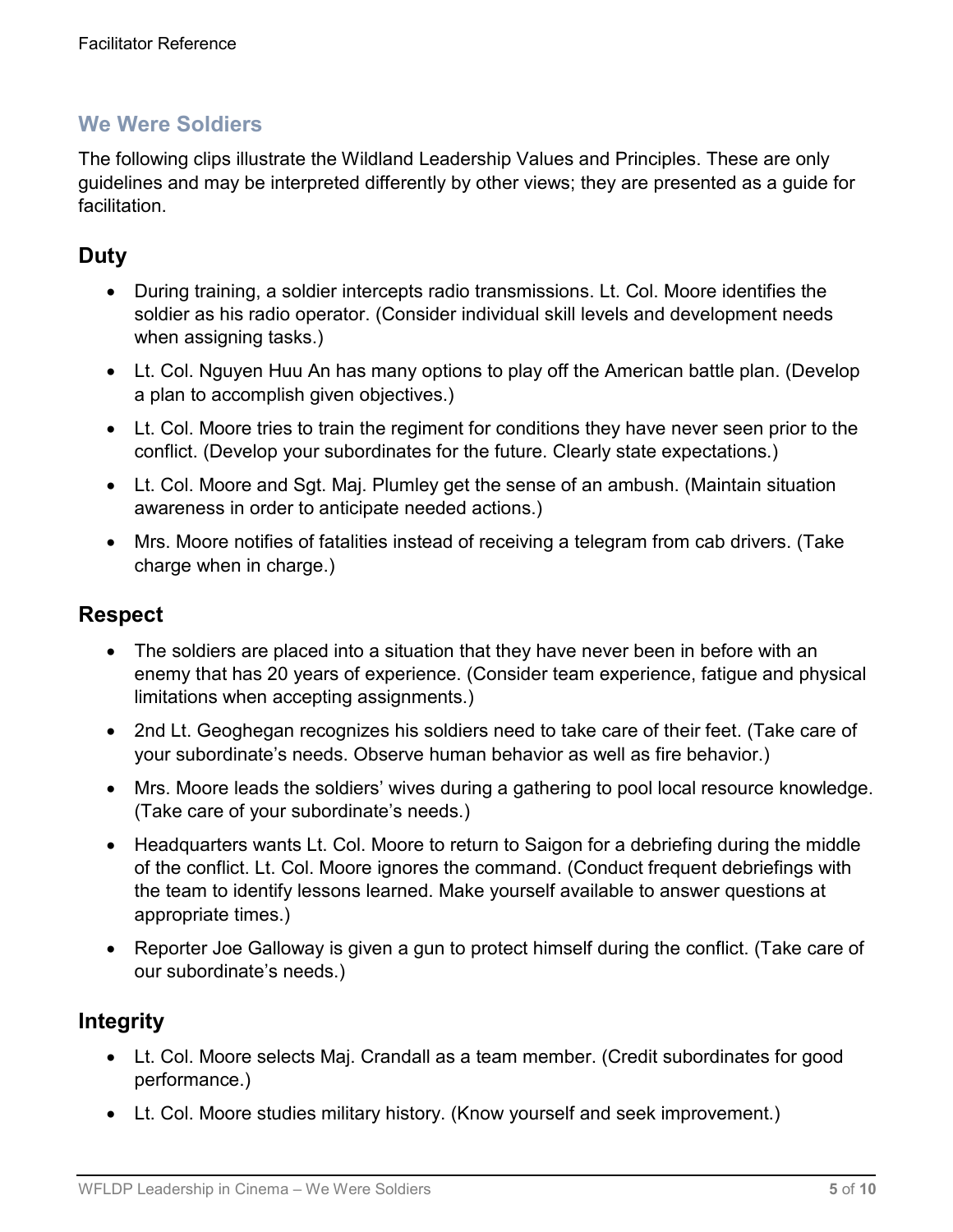- Lt. Col. Moore tells the unit he will be the first on the ground and the last off. (Share the hazards and hardships with your subordinates.)
- When feeling doomed, a soldier comments that the platoon is not lost—just surrounded. (Don't show discouragement when facing setbacks.)
- Sgt. Maj. Plumley tells Lt. Col. Moore to take cover when he attempts to jump into the line of fire. (Actively listen to feedback from subordinates.)

## **Guided Discussion – Possible Answers**

- 1. Which of the characters in the movie appear to be leaders? How effective are they?
	- Answers will vary, but may include:
		- oLieutenant Colonel Hal Moore, Major Bruce "Snake" Crandall, Sargeant Major Basil Plumley, 2nd Lieutenant Jack Geoghegan, Lieutenant Colonel Nguyen Huu An, Sergeant Ernie Savage, Major General Henry Kinnard, and Mrs. Julie Moore.
- 2. Lt. Col. Moore chose Major Bruce "Snake" Crandall to be a part of the air cavalry team. What reasons did he give for the choice?
	- Major Crandall's men trained on Sundays when they did not have to.
	- Although Army regulations dictated pilot height, Major Crandall, knowing Captain Ed "Too Tall" Freeman's pilot abilities, allowed him to fly.
- 3. Lt. Col. Moore makes the following statement: "Sgt. Maj. Plumley and I come from the paratroopers where the officer is always the first one out of the plane, because to follow your instincts and to inspire your men by your example you have to be with them where the metal meets the meat." How does this statement relate to your perception as a leader?
	- Answers will vary.
- 4. During training, Lt. Col. Moore makes this statement, "A leader must remain cool and calm. And second, he must learn to ignore explosions, the heat and dust, the screams of the wounded; this is normal on the battlefield. Normal!" What is "normal" in the wildland firefighter environment? What, if anything, can be ignored by the wildland firefighter leader?
	- Answers will vary, but may include discussions regarding environmental factors such as dust and smoke and situational awareness. Refer students to the Risk Management Process in the IRPG.
- 5. How does the decision-making environment of the movie parallel that of the wildland fire service? What lessons will you take from the movie to make your team stronger?
	- Answers will vary, but may include: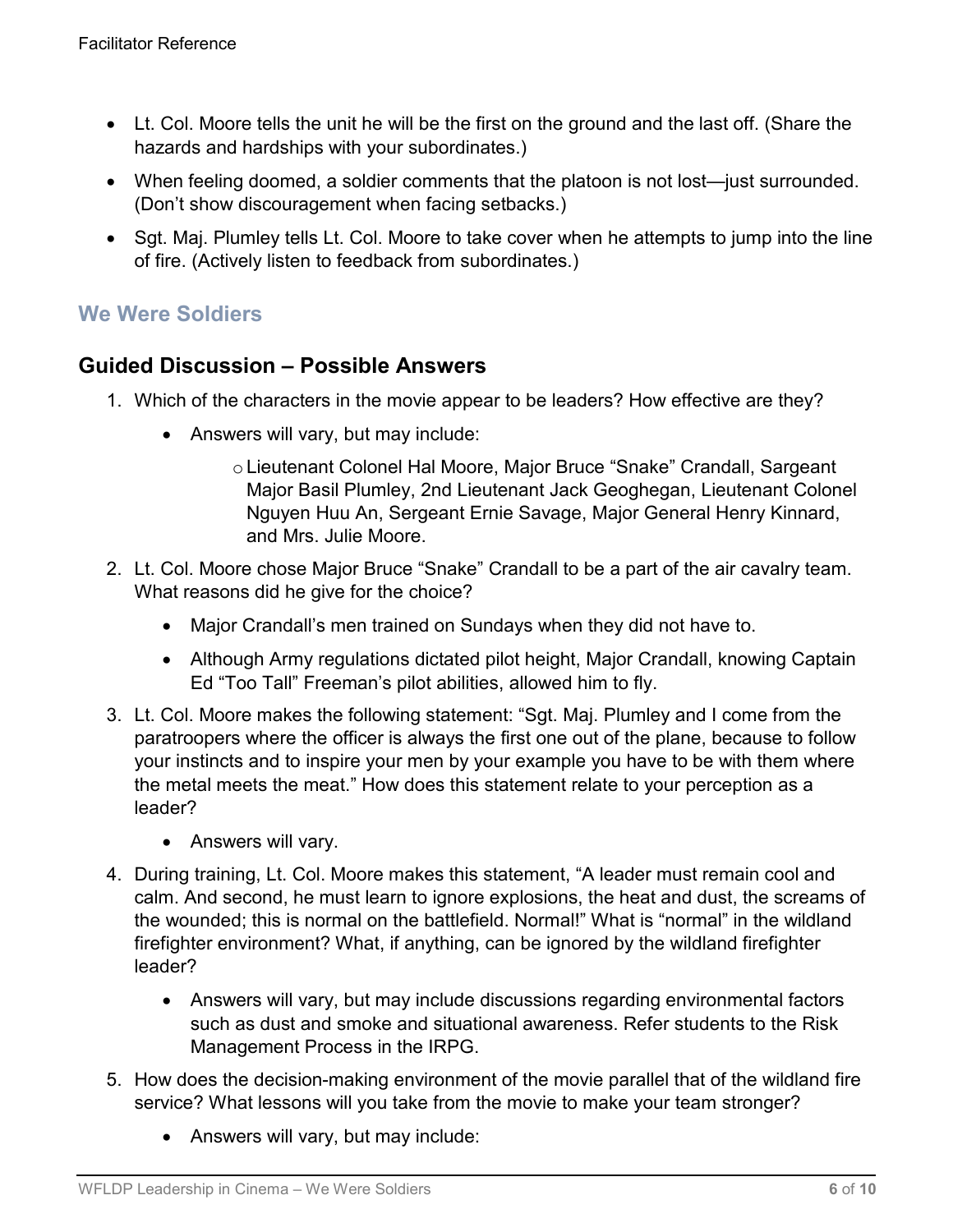- $\circ$  Wildland firefighters must make decisions that can ultimately affect the lives of others. Rushes to judgment/action can result in the loss of life. Individuals may not let their concerns be known for various reasons—not tough enough, administrative concerns, politics, etc. Wildland firefighters owe a duty to one another to talk about questions and concerns they have.
- 6. Prior to deployment, Lt. Col. Moore can be seen preparing himself for battle. What selfdevelopment tools did he use to prepare himself as a leader? What similar selfdevelopment tools are available for the wildland firefighter?
	- Lt. Col. Moore studied prior battles of the French in Indo China. He familiarized himself with the battle strategies of Lt. Col. Nguyen Huu An. He also read about General George Armstrong Custer and his failures as a leader.
	- The wildland firefighter has the following references available: Toolbox on the [Wildland Fire Leadership Development Program website](https://www.fireleadership.gov/) (Professional Reading Program, Staff Rides, Tactical Decision Games/Sand Table Exercises, etc.), and the [Wildland Lessons Learned Center](https://www.wildfirelessons.net/home) (after action reviews, case studies, investigations, etc.)
- 7. Lt. Col. Moore makes a Crazy Horse reference stating that every woman in the tribe was called "mother" and every elder called "grandfather." He also states, "The tribe fought as a family. Take care of your men. Teach them to take care of one another. 'Cause when this starts, each other is all we're gonna have." What tool is available to wildland firefighters to assess the closeness of their "family?"
	- Mission-Centered Solutions created the Crew Cohesion Assessment which can be found in the Toolbox on the [Wildland Fire Leadership Development Program](https://www.fireleadership.gov/)  [website\)](https://www.fireleadership.gov/). This may be a good opportunity to complete the assessment.
- 8. Even though the 7th Cavalry was put into a situation that had never been done before and had little information about the enemy, they undertook the assignment. Have you been in a similar situation? What was the outcome?
	- Answers will vary. This may be a good opportunity to refer students to "How to Properly Refuse Risk" in the [Incident Response Pocket Guide.](https://www.nwcg.gov/publications/461)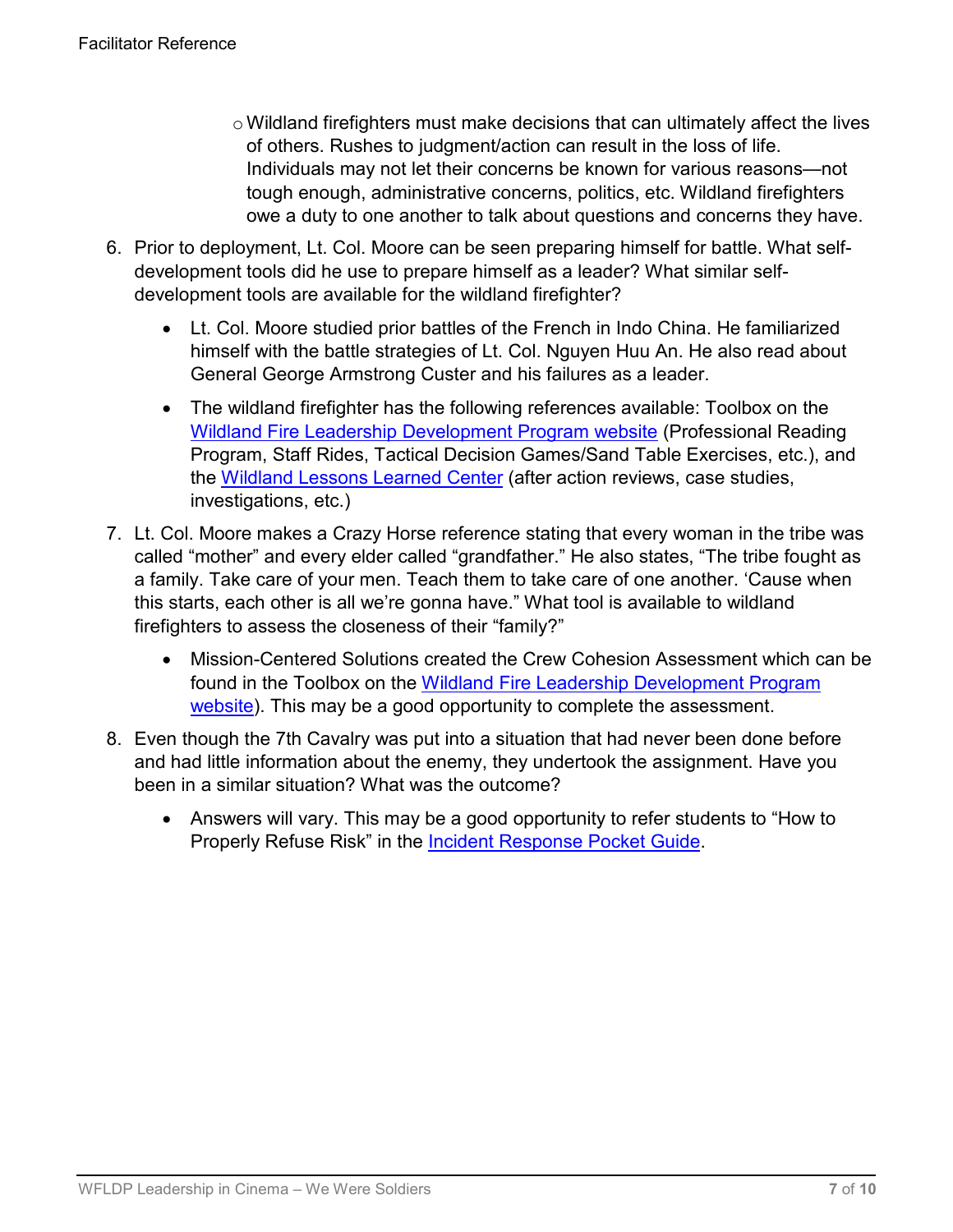#### Be proficient in your job, both technically & as a leader.

- Take charge when in charge.
- Adhere to professional standard operating procedures.
- Develop a plan to accomplish given objectives.

#### Make sound & timely decisions.

- Maintain situation awareness in order to anticipate needed actions.
- Develop contingencies & consider consequences.
- Improvise within the commander's intent to handle a rapidly changing environment.

#### Ensure that tasks are understood, supervised, accomplished.

- Issue clear instructions.
- Observe & assess actions in progress without micro-managing.
- Use positive feedback to modify duties, tasks & assignments when appropriate.

#### Develop your subordinates for the future.

- Clearly state expectations.
- Delegate tasks that you are not required to do personally.
- Consider individual skill levels & developmental needs when assigning tasks.

#### Know your subordinates and look out for their well-being.

- Put the safety of your subordinates above all other objectives.
- Take care of your subordinate's needs.
- Resolve conflicts between individuals on the team.

#### Keep your subordinates informed.

- Provide accurate & timely briefings.
- Give the reason (intent) for assignments & tasks.
- Make yourself available to answer questions at appropriate times.

#### Build the team.

- Conduct frequent debriefings with the team to identify lessons learned.
- Recognize accomplishments & reward them appropriately.
- Apply disciplinary measures equally.

#### Employ your subordinates in accordance with their capabilities.

- Observe human behavior as well as fire behavior.
- Provide early warning to subordinates of tasks they will be responsible for.
- Consider team experience, fatigue & physical limitations when accepting assignments.

#### Know yourself and seek improvement.

- Know the strengths/weaknesses in your character & skill level.
- Ask questions of peers & supervisors.
- Actively listen to feedback from subordinates.

#### Seek responsibility and accept responsibility for your actions.

- Accept full responsibility for & correct poor team performance.
- Credit subordinates for good performance.
- Keep your superiors informed of your actions.

#### Set the example.

- Share the hazards & hardships with your subordinates.
- Don't show discouragement when facing setbacks.
- Choose the difficult right over the easy wrong.





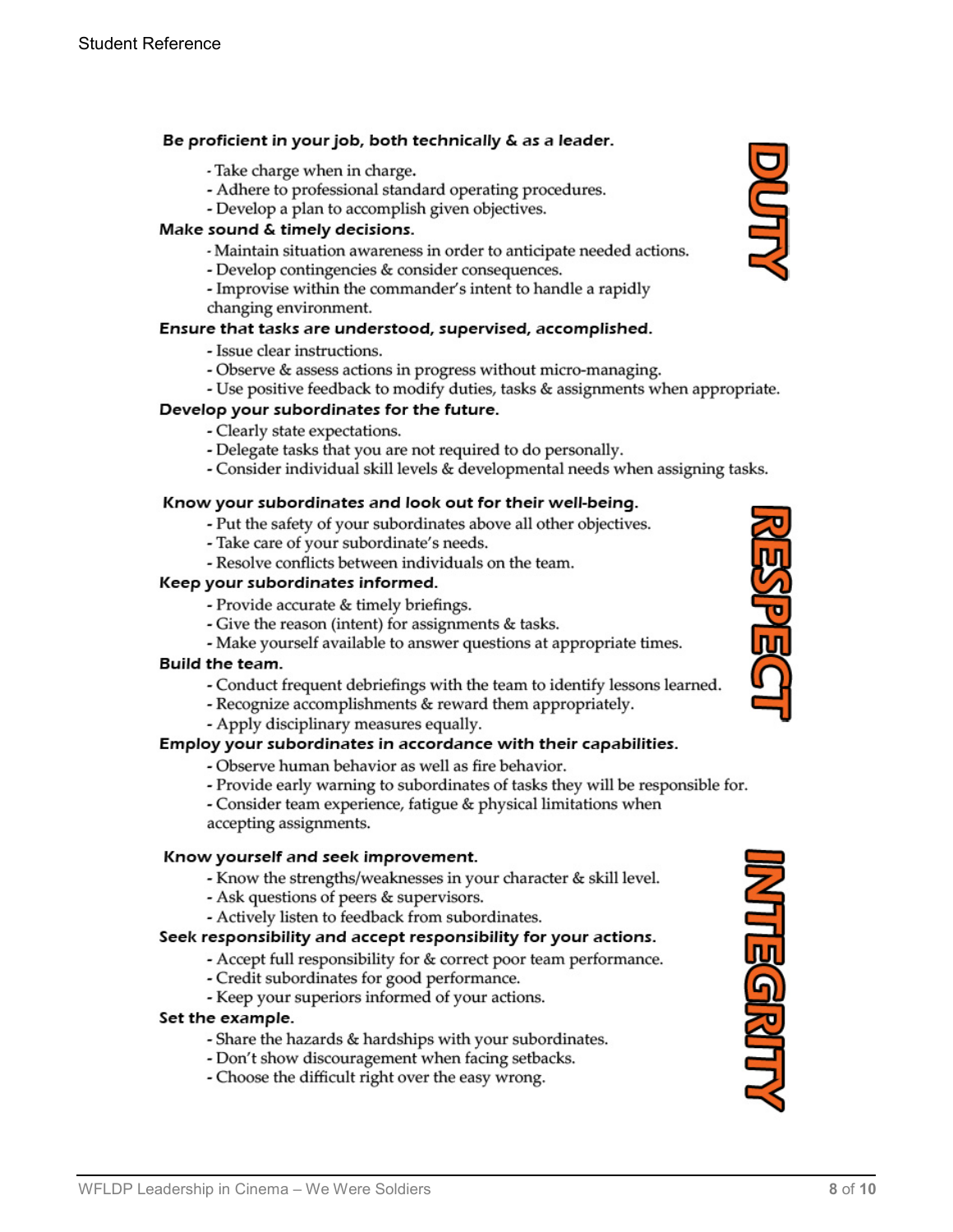- 1. Document film clips illustrating the Wildland Fire Leadership Values and Principles.
- 2. Discuss leadership lessons learned from the film with group members or mentor.

### **Duty**

- Be proficient in your job, both technically and as a leader.
- Make sound and timely decisions.
- Ensure that tasks are understood, supervised and accomplished.
- Develop your subordinates for the future.

What scenes from the movie relate to "Duty"?

## **Respect**

- Know your subordinates and look out for their well-being.
- Keep your subordinates informed.
- Build the team.
- Employ your subordinates in accordance with their capabilities.

What scenes from the movie relate to "Respect"?

### **Integrity**

- Know yourself and seek improvement.
- Seek responsibility and accept responsibility for your actions.
- Set the example.

What scenes from the movie relate to "Integrity"?